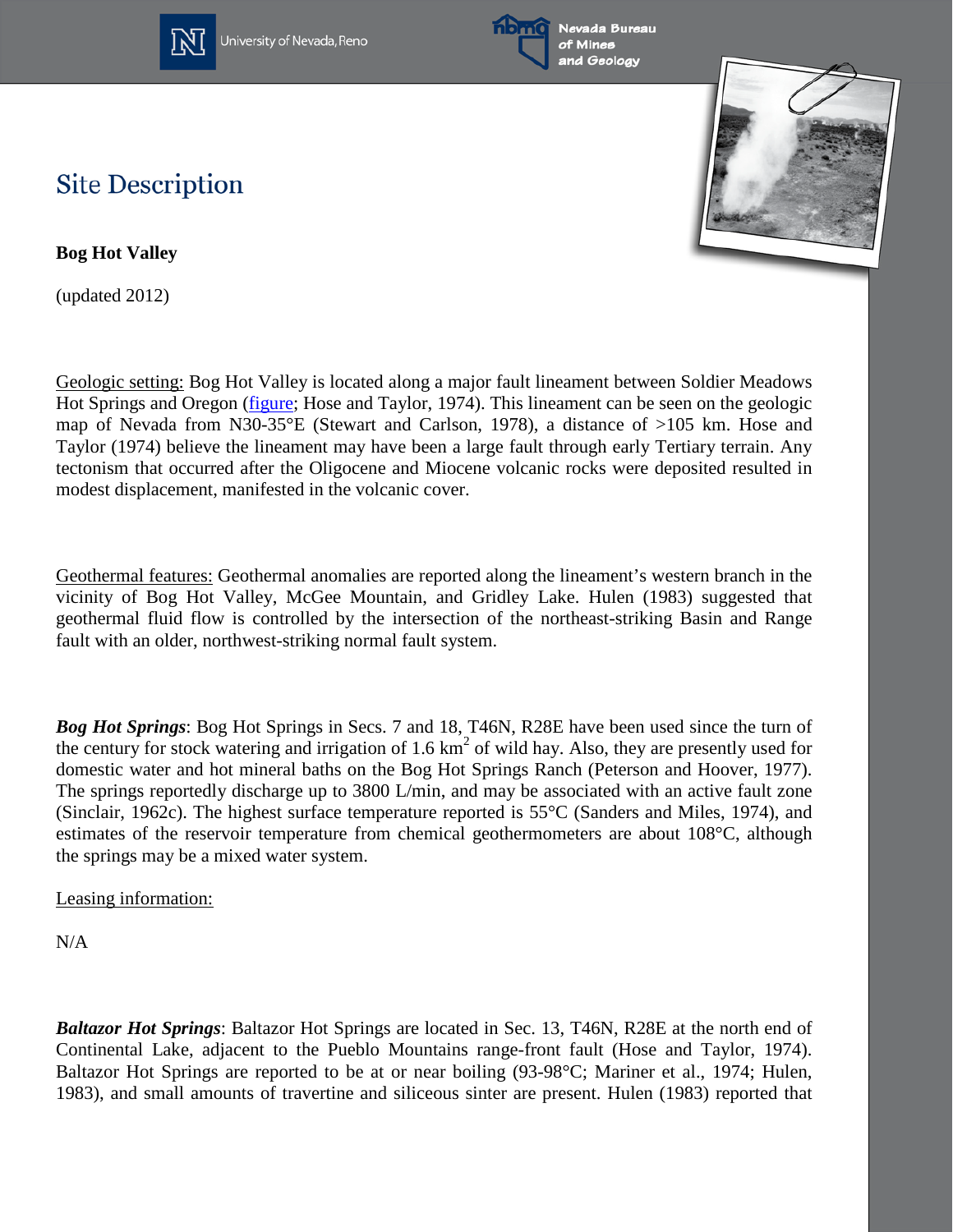

University of Nevada, Reno



Nevada Bureau of Mines and Geology

## **Site Description**



the springs are presently precipitating silica, an indication of reservoir temperatures exceeding 180ºC. Nehring and Mariner (1979, p. 486) estimated a reservoir temperature of 152°C.

Earth Power Production Company explored the geothermal potential of Baltazor Hot Springs and McGee Mountain in the 1970s and 80s by drilling geothermal test wells. One such well was 45-14 (SW¼ Section 14, T46N, R28E), a 771 m hole drilled in 1982 (Barton and Purkey, 1993, p. 13; Blackett et al., 1986). The deepest test well was 1109 m with a maximum temperature of 120ºC (GeothermEx, 2004), which penetrated 430 m of pre-Tertiary schist and metavolcanics (Hulen, 1979). Thermal-gradient data are reported by Earth Power Production Co. (1977, 1979a, 1980a), and geophysical investigations by Edquist (1981).

Leasing information: As of 2009, Magma Energy Corp. leased more than 6500 acres near Baltazor Hot Springs (Shevenell et al., 2011). No known work completed recently on the property.

*Denio:* A warm well (20.5°C) has been measured within the town of Denio. Multiple gradient wells are located between the town and Pueblo Mountains to the west, outlining a large thermal anomaly.

Leasing information:

N/A

*McGee Mountain*: Intermittent fumarolic activity and hydrothermal alteration led Phillips Petroleum and Earth Power Resources (1977, 1979a, 1980a) to examine McGee Mountain in the 1970s and 1980s. The maximum gradient temperature was 97.7ºC at 91 m (GeothermEx, 2004). Subsequent drilling reached ~120°C at 120m depths, and springs and wells down the hydrologic gradient have geothermometer temperatures exceeding 200ºC. Steam and warm water are reported along the McGee Mountain range-front fault, which may extend as far northeast as Bog Hot Springs (Hose and Taylor, 1974).

Historically, the area has been referred to as the Painted Hills thermal area (Hulen, 1979). An early core hole, probably in the vicinity of the Painted Hills mercury mine (SW¼ Sec. 23, T45N, R27E), was reported to have 55°C water at 61 m (Wendell, 1970, p. 95, 98, 109). A thermal groundwater anomaly is centered on the mine and the adjacent fault, reaching ~5 km in diameter (Edquist, 1981).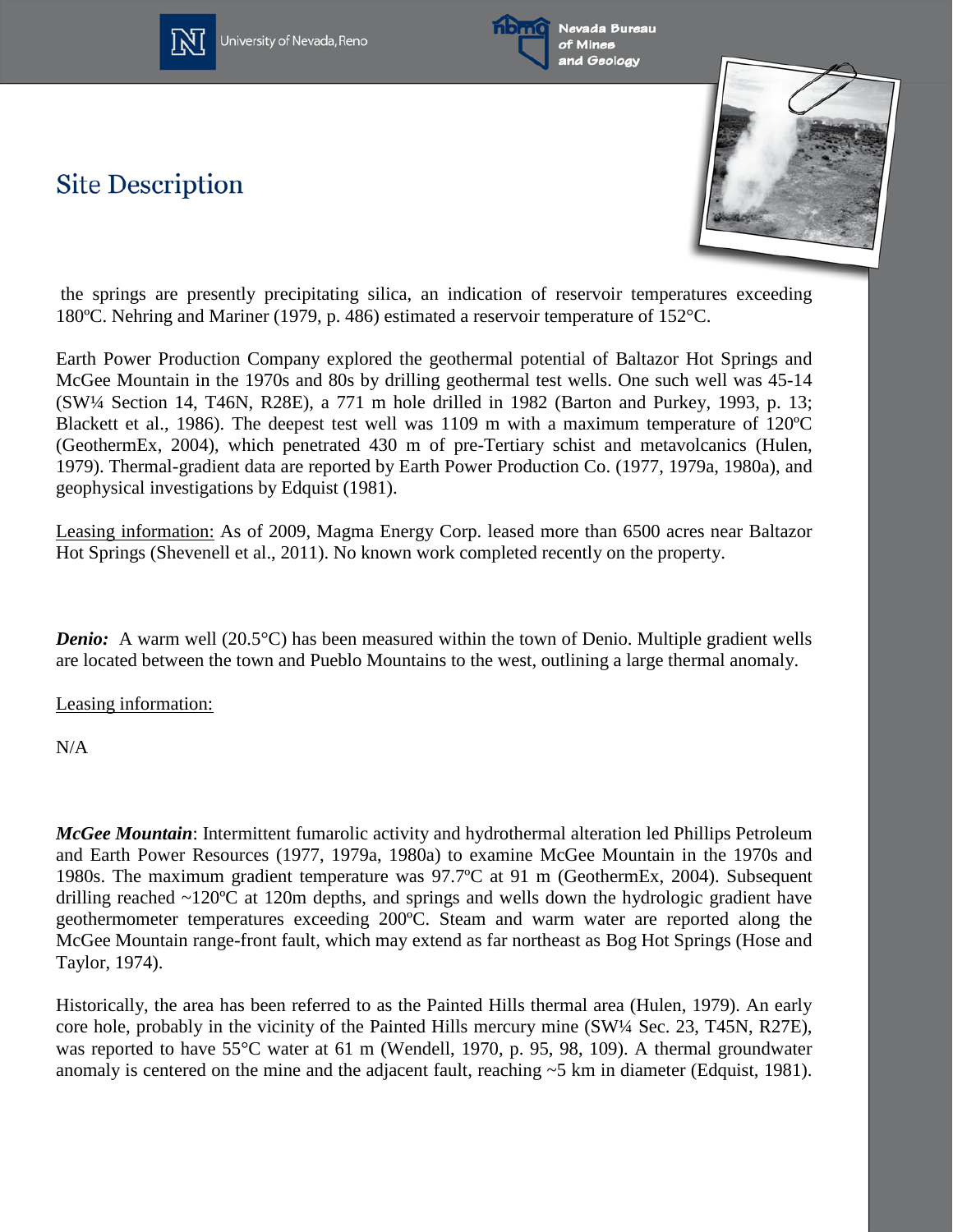







Trexler, Koenig, Flynn, et al. (1981; Table E2) reported that springs in the McGee Mountain area are cold (10°C) and the core hole may no longer exist.

Leasing information: Caldera Geothermal, which leases 1280 acres at McGee Mountain, plans a gravity and hydroprobe survey of the area followed by temperature gradient drilling in 2010. Caldera received a \$1.6m DOE grant to perform work on the property, and in 2010 Caldera completed a gravity and hydroprobe survey of the area. Temperature gradient drilling is scheduled for the spring of 2011.

*Gridley Lake Springs*: Gridley Lake Springs has geothermometer estimates between 116ºC (quartz; Fournier, 1981) and 200ºC (Ca-Na-K; Fournier, 1981), and surface measurements up to 40ºC. The data was compiled by Trexler et al. (1979) from a 1954 analysis.

Leasing information:

N/A

Bibliography:

Barton and Purkey, 1993

Blackett, R.E., Satrape, J., and Beeland, G., 1986, A Decade of Geothermal Development in the United States, 1974-1984: A Federal Perspective, Part 1: Geothermal Resources Council Bulletin, v. 15, no. 6, p. 10-19.

Earth Power Production Co., 1977, McGee and Baltazor Prospects, Nevada, Temperature Depth Data for 209 Wells: NV/BAL/EPP-4.

Earth Power Production Co., 1979a, Baltazor 1500-1 and McGee 1500-2, Humboldt County, Nevada, Temperature Depth Data: NV/BAL/EPP-7.

Earth Power Production Co., 1980a, Nevada Deep Thermal Gradient Study (Baltazor): Earth Sci. Lab., Univ. Utah Res. Inst. Open File Rep. NV/BAL/EPP-8, 1980a.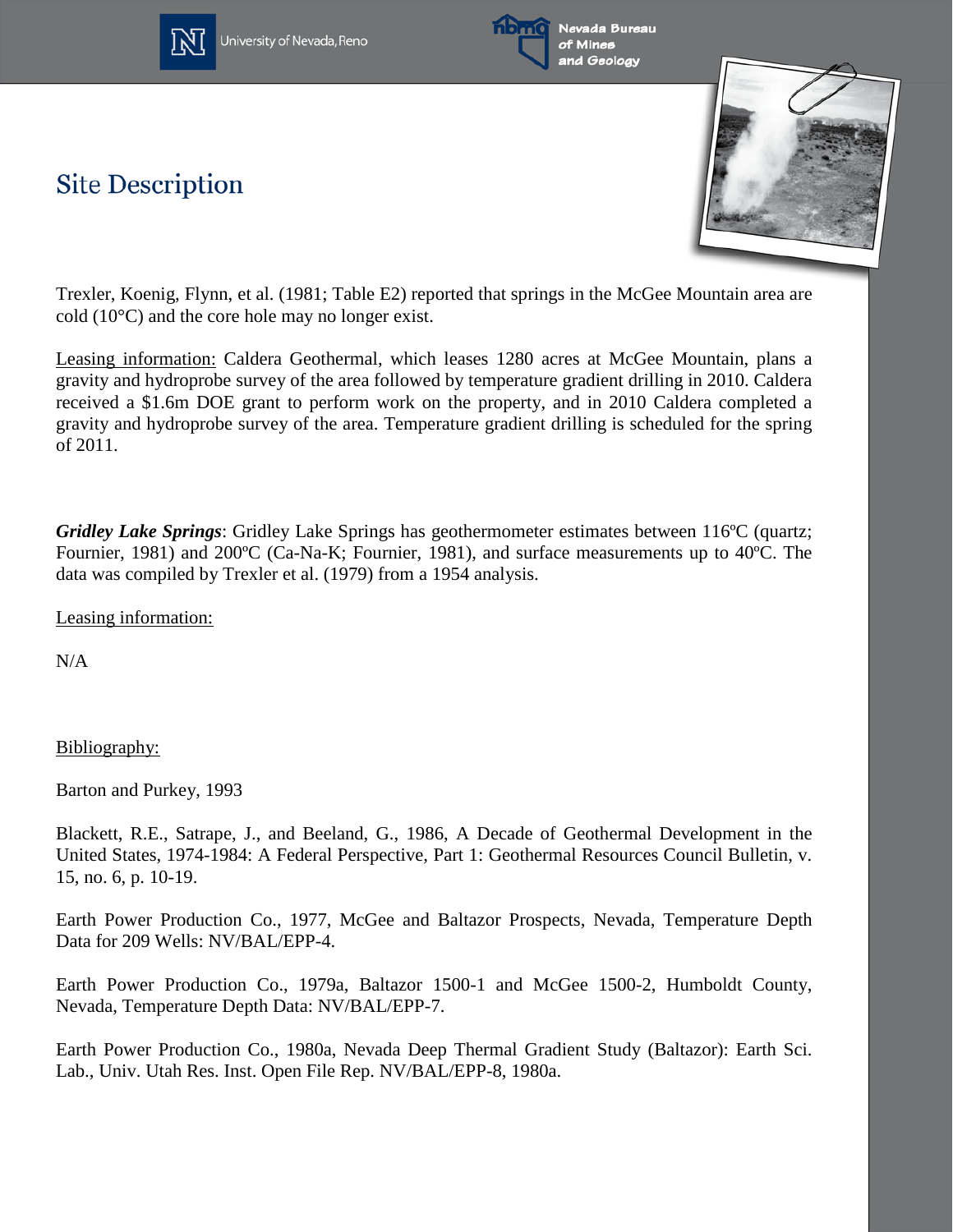



Nevada Bureau of Mines and Geology

**Site Description** 



Edquist, R.K., 1981, Geophysical Investigation of the Baltazor Hot Springs Known Geothermal Resource Area and the Painted Hills Thermal Area, Humboldt County, Nevada: Utah University, Salt Lake City, Earth Science Lab, ESL-54, 101 p.

GeothermEx, 2004, New Geothermal Site Identification and Qualification: Report Prepared by GeothermEx, Inc., Richmond, CA, for the California Energy Commission under the Public Interest Energy Research (PIER) Program, database and report available at http://www.geothermex.com/CEC-PIER\_Reports.htm

Hose, R.K., and Taylor, B.E., 1974, Geothermal Systems of Northern Nevada: U.S. Geological Survey Open-File Report 74-271, 27 p.

Hulen, J.B., 1979, Geology and Alteration of the Baltazor Hot Springs and Painted Hills Thermal Areas, Humboldt County, Nevada: Earth Science Laboratory, (University of Utah Research Institute), DOE/ET/28392-36, 78/1701.B.1.2.5, ESL-27, 21 p.

Hulen, J.B., 1983, Structural Control of the Baltazor Hot Springs Geothermal System, Humboldt County, Nevada: Geothermal Resources Council Transactions, v. 7, p. 157-162.

Mariner, R.H., Rapp, J.B., Willey, L.M., and Presser, T.S., 1974, Chemical Composition and Estimated Minimum Thermal Reservoir Temperatures of the Principal Hot Springs of Northern and Central Nevada: U.S. Geological Survey Open-File Report 74-1066, 32 p.

Nehring, N.L., and Mariner, R.H., 1979, Sulfate-Water Isotopic Equilibrium Temperatures for Thermal Springs and Wells of the Great Basin: Geothermal Resources Council Transactions, v. 3, p. 485-488.

Peterson, D.L., and Hoover, D.B., 1977, Principal Facts for A Gravity Survey of Baltazor Known Geothermal Resource Area, Nevada: U.S. Geological Survey Open-File Report 77-67C, 5 p.

Sanders, J.W., and Miles, M.J., 1974, Mineral Content of Selected Geothermal Waters: Nevada University, Reno, Desert Research Institute, Center for Water Resources Research Project Report 26, 37 p.

Shevenell et al., 2011